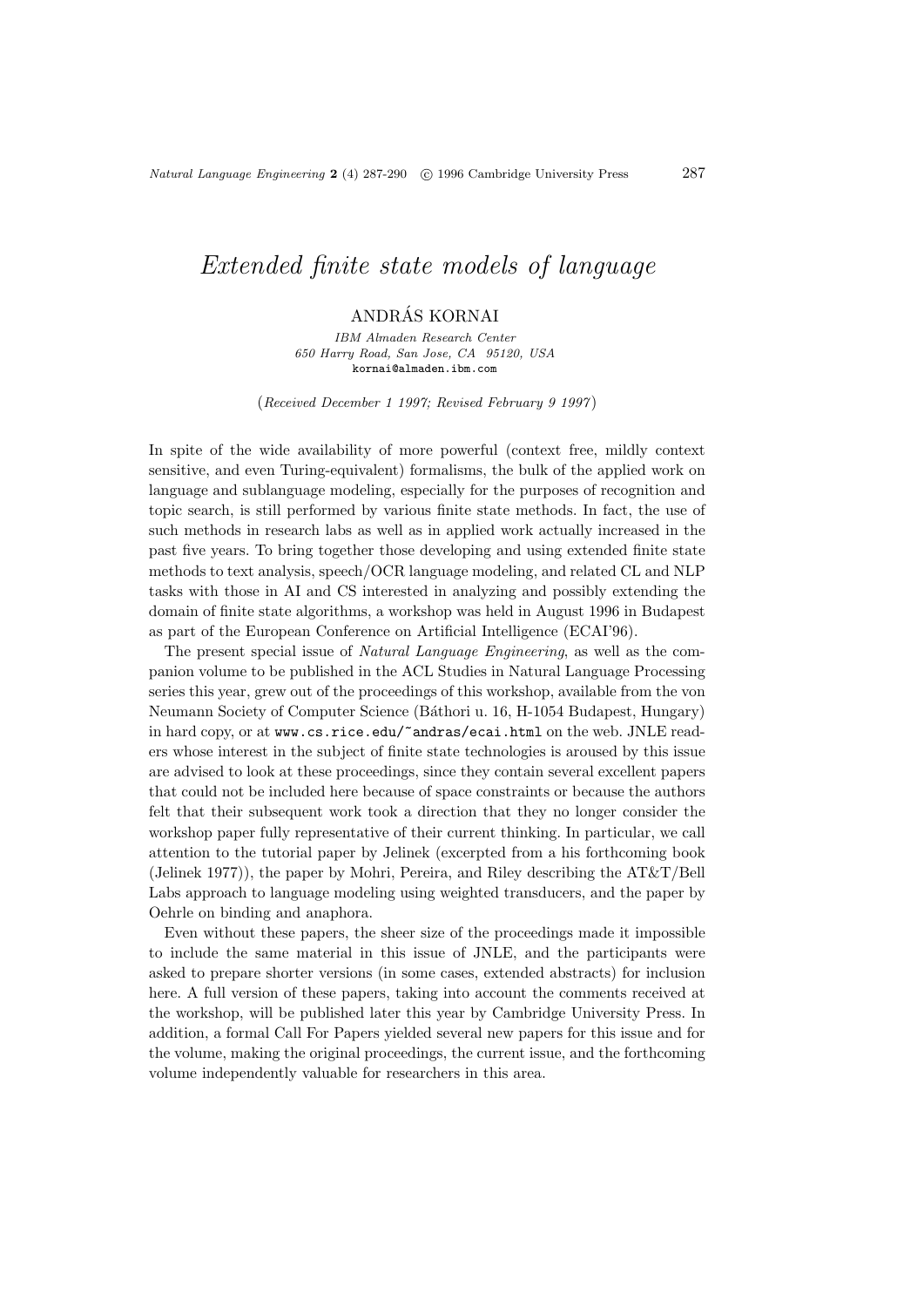### 288 András Kornai

To understand some of the main trends in finite state NLP it is worth looking back at the origins of the field. Though neither Mealy (1955) nor Kleene (1956) had NL applications in mind, finite state methods were applied in this domain as early as 1958. The rediscovery of this work (see Joshi's paper in this issue and Karttunen's comments in the companion volume) has been one of the pleasant surprises of the ECAI workshop. In the early sixties, however, finite state models were soon submerged in a flood of transformational models. At that time neither careful attendance to linguistic detail nor husbanding of computational resources held much appeal, and the excitement generated by the breathtaking pace of development from Syntactic Structures to Aspects and the Standard Model, the Extended Standard Model, and the Revised Extended Standard Model kept most computational linguists too busy to think through the implications.

It is hard to speculate about such matters, but it is quite conceivable that the finite state approach to NLP would have lost all credibility, were it not for the extraordinary impact of Thompson (1968) and the grep family of unix tools. While theoretical linguists accepted the arguments put forth in Miller and Chomsky (1963) at face value, from the seventies it became part of the received computer science wisdom that if you want to do something with text you need to build finite automata. By making his implementation of regexp(3) freely redistributable, Spencer (1986) transmitted this wisdom to the free software movement, and subsequent works including GNU flex and agrep (Wu and Manber 1992) have spread to many corners of computer science from compilers to protocols. In this issue, this trend is represented by the FIRE Lite toolkit described by Watson, which finally brings computations involving automata with hundreds of thousands or even millions of states outside the confines of highly proprietary development environments. As automata grow in size, it is becoming increasingly important to develop tools for their testing and debugging, and the work described in **Vilares**  $et al.$  is a good first step in this direction.

Given the dominant position of finite state technologies in topic search, in retrospect it is hard to understand why mainstream syntactic theory continued to shun finite state methods throughout the seventies and eighties, but in fact these methods reappeared on the scene through a back door left open by the context sensitive rule systems of phonology. Only two years after the seminal Sound Pattern of English (Chomsky and Halle 1968), Johnson (1970) demonstrated that the context sensitive machinery of SPE can be replaced by a much simpler one, based on finite state transducers (FSTs), and independently the same conclusion was reached by Kaplan and Kay, whose work remained an underground classic until it was finally published in (Kaplan and Kay 1994). Eventually, computational linguists interested in describing the wealth of detail present in the phonology and morphology of agglutinative languages got frustrated with the problem of context sensitive parsing, and the practical solution offered by Koskenniemi (1983), propelled both by the Xerox rule compiler (Dalrymple et al. 1987) and by Antworth's (1990) PC implementation, became the dominant computational model in the field. To this day, the dominant finite state paradigm is the Xerox regular expression calculus, described in this issue by the **Karttunen** et al. paper with syntactic applications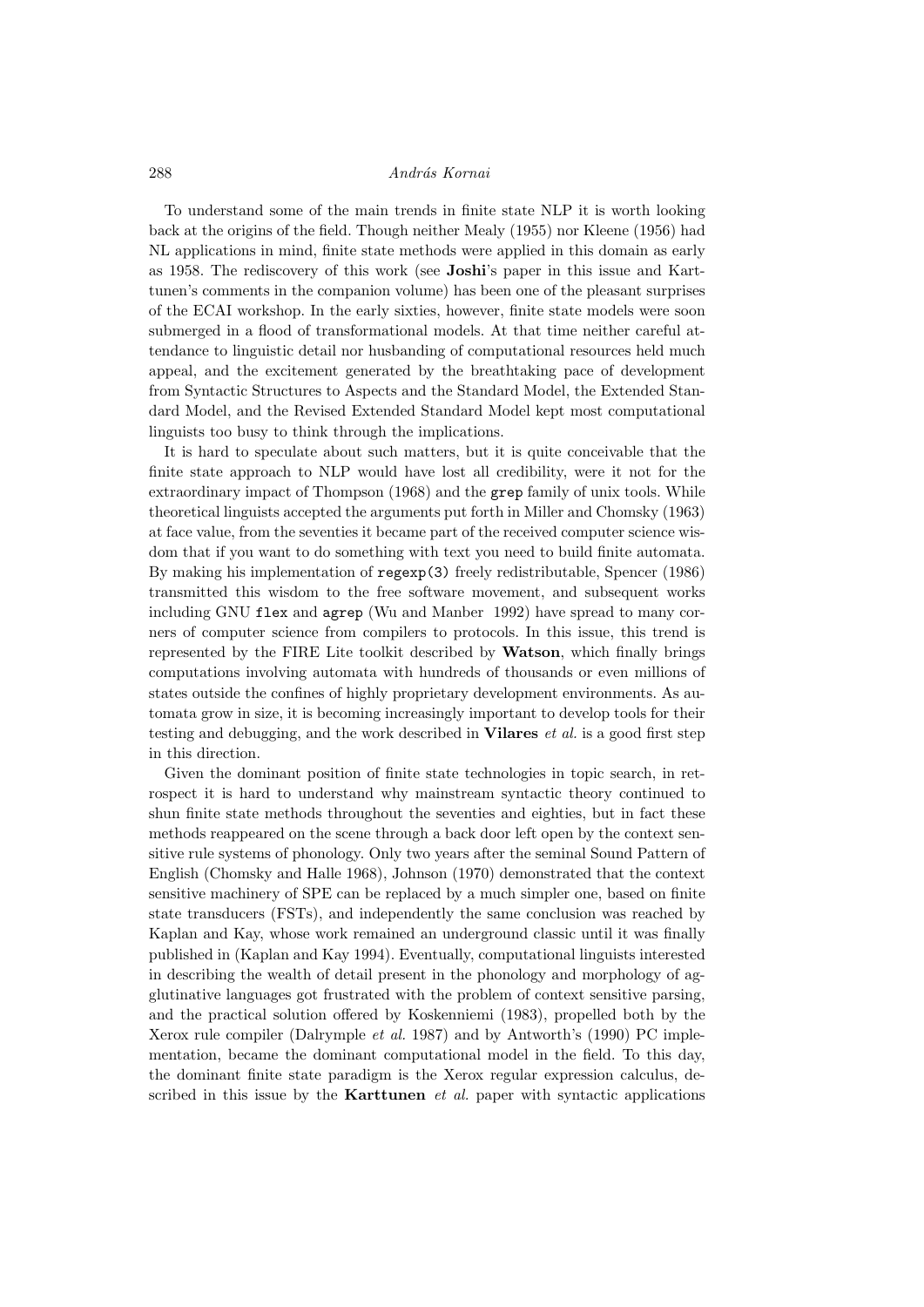#### Foreword 289

in mind. More on the morphological side, but clearly in the same spirit, are the papers by Tateno et al. on the Japanese lexical transducer and Koskenniemi's paper investigating morphological problems arising in the context of information retrieval.

Finite state syntax, though advocated by a minority throughout the eighties (Ejerhed and Church 1983; Kornai 1985), did not really come in from the cold until the nineties. The present issue offers some prime examples of this work in the papers by Abney and Roche, who employ finite state methods to describe phenomena, such as light verbs, which were in the tradition of Chomsky (1970) treated as core cases of transformational grammar. The paper by Vilar et al. describes finite state methods of machine translation, and Ejerhed's paper pushes the envelope even farther, by offering a finite state model of key discourse phenomena. Another important way in which mainstream syntax is impacted by finite state techniques can be called "finite state to the rescue" – the paper by Schulz and Mikołajewski describes how constraint-based grammars can be speeded up by finite state methods, and the paper by Srinivas shows how corpus-based acquisition of LTAGs is facilitated by finite state techniques.

Perhaps the clearest sign that finite state approaches became part of the mainstream is that they are now subject to the same trends as the rest of computational linguistics. In particular, we see an increased interplay between the statistical and rule-based paradigms in this domain. In some part this is due to the finite state nature of much statistical work (in fact the founding paper of the field, Markov (1913) can be seen in retrospect as a finitary model) but in greater part it is due to an increased awareness on the part of grammar writers that certain aspects of the system, most notably the relationship between the spoken, written, or signed signal and the underlying psychological units, resist characterization in non-statistical terms. An important step in bringing rule-based and statistical work closer is the framework of weighted transducers developed at AT&T/Bell Labs, represented in this issue by Sproat's paper.

Most readers of JNLE are likely to find this special issue a good introduction to current trends in finite state language modeling. But there is an important class of readers that the current selection of papers will leave somewhat dissatisfied: people interested in the mathematical foundations will find only one paper here, by Bertsch and Nederhof, which adds to their knowledge of the subject. While it is certainly true that the mathematical theory of (weighted) regular sets and relations is mature, the same can not be said of the algorithmic aspects of the subject, and as the size of the machines grows, the search for more efficient algorithms is likely to intensify. But readers of this special issue should take comfort in the knowledge that finite state methods already offer a degree of efficiency and scalability unmatched by any other technique of natural language engineering.

## Acknowledgements

This issue of JNLE could not have come into being without the work of the other workshop organizers, Eva Ejerhed (chair), Frederic Jelinek, and Lauri Karttunen. In